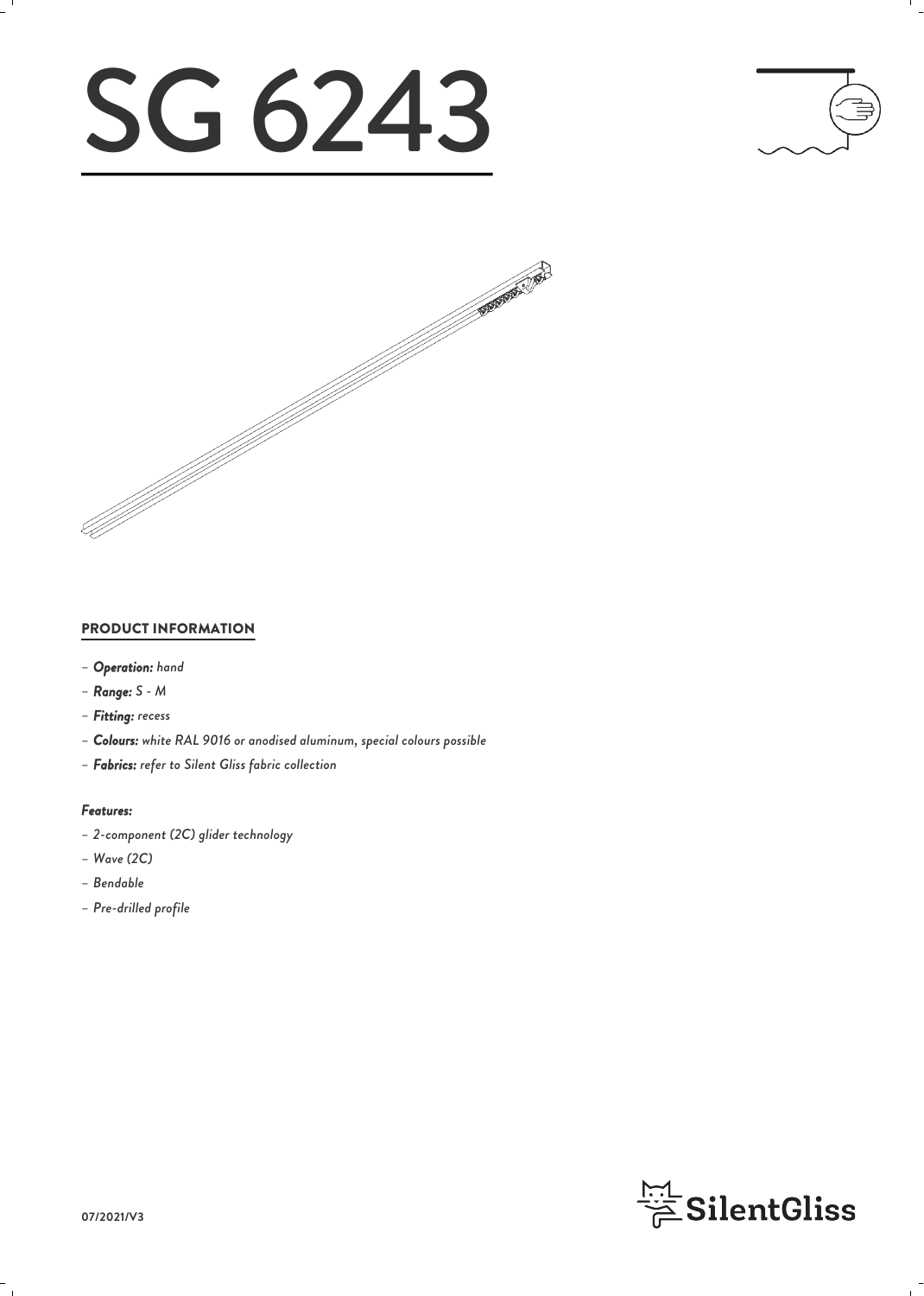# SYSTEM SPECIFICATIONS



**Profile and bending information**











#### **C. SPECIFICATION** EN

*EN Silent Gliss SG 6243 Hand Drawn Curtain Track System for recessed fitting. Comprises aluminium profile SG 6243 supplied made to measure in silver anodised or white powder coated, alternatively a specified RAL colour. SG 11300 SILENT TRACK* TEXT *at 14/m and 2 end stops SG 6065/Spring Stops SG 6086 per length. Top fix to ceiling with screws at max. 240 mm centres. Silent Gliss Wave option is available.*

*SV Silent Gliss SG 6243 handdragssystem för infällning. Består av aluminiumprofil SG 6243 i specificerad längd i vitlack, alu natur eller angiven RAL färg. 14 st SG 11300 SILENT TRACK glid per meter, samt 2 st SG 6065 vridstopp / Fjäder SG 6086 per system.Takmonteras med skruv c/c 240 mm. Kan användas med system Wave.*

#### *NO*

*Silent Gliss SG 6243 Manuell gardinskinne for innfelling. Består av aluminiumprofil SG 6243 i spesifisert lengde, standard i hvitlakkert eller alu natur. Kan også leveres i spesifisert RAL farge. 14 stk SG 11300 SILENT TRACK glidere pr meter, 2 stk SG 6065 stopper og 2 stk SG 6086 fjær pr system. Takmonteres med skrue c/c 240mm. Kan kombineres med Wave.*

*DA Silent Gliss SG 6243 håndtrukket gardinskinnesystem til indfældning. Består af en aluminiumprofil SG 6243 i ønsket længde, sølvanodiseret eller hvid pulverlakering, alternativt en specificeret RAL-farve. 14 stk. SG 11300 SILENT TRACK pr. m og 2 stk. SG 6065 endestop eller SG 6086 fjeder pr. længde. Fastgøres i loftet med skruer med højst 240 mm afstand. Kan bruges med Silent Gliss Wave.*

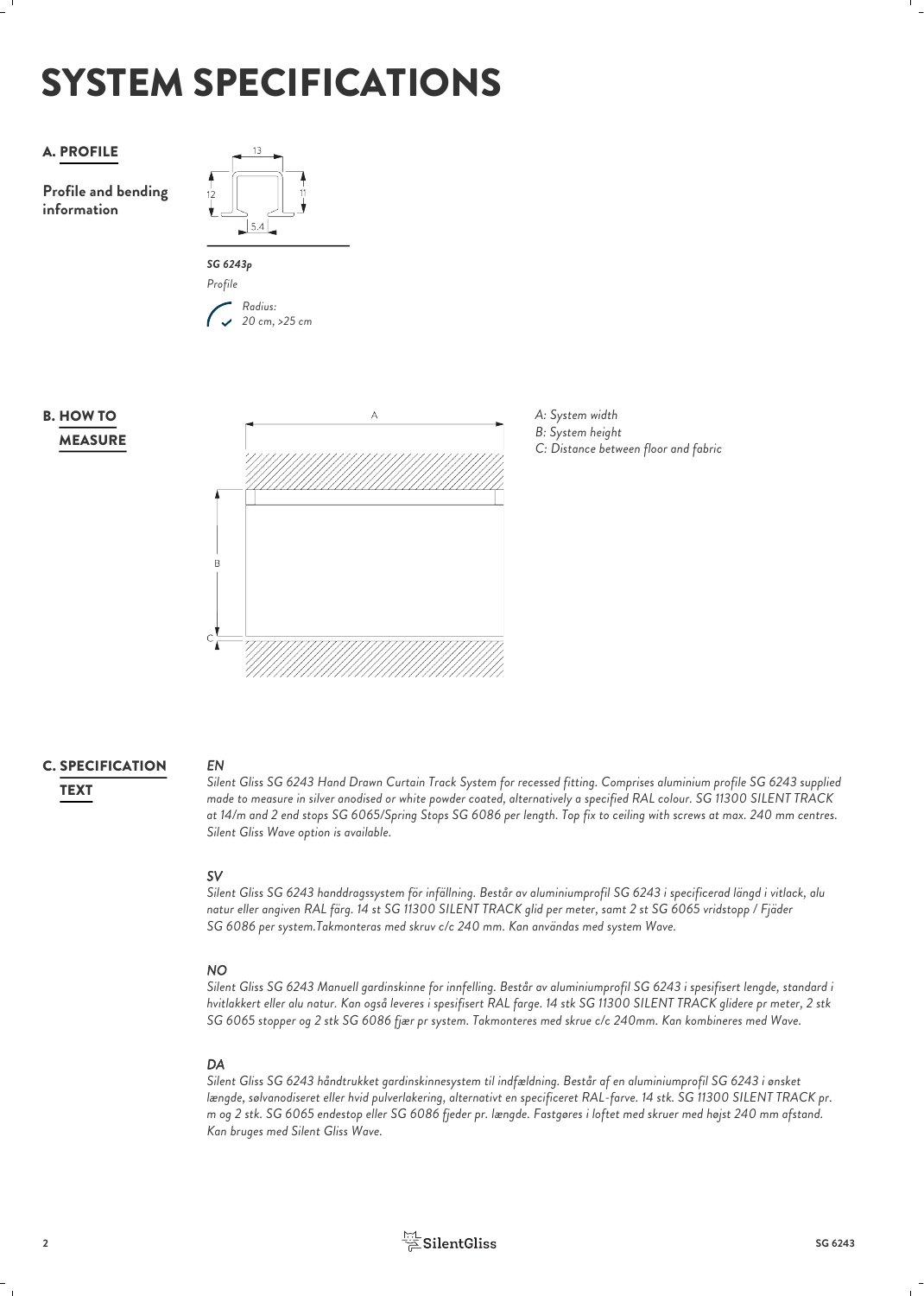## FITTING

#### INFORMATION **A. FITTING**

*For detailed fitting information, visit the Silent Gliss* FITTING *website.*

**Fixing points**

| 100<br>$\longrightarrow \bullet$ | max. 240 | max. 240<br>$\bullet$ | 100 |
|----------------------------------|----------|-----------------------|-----|
|                                  |          |                       |     |
|                                  |          |                       |     |

#### B. RECESS FITTING

**Direct into wood**



*Recess channel: 11 x 14 mm*

## SYSTEM OPTIONS

#### A. WAVE



SG 11302

SG 11295

*Standard components:*

- *– SG 11295 End stop*
- *– SG 11302 Wave 2C glider cord 80 mm*

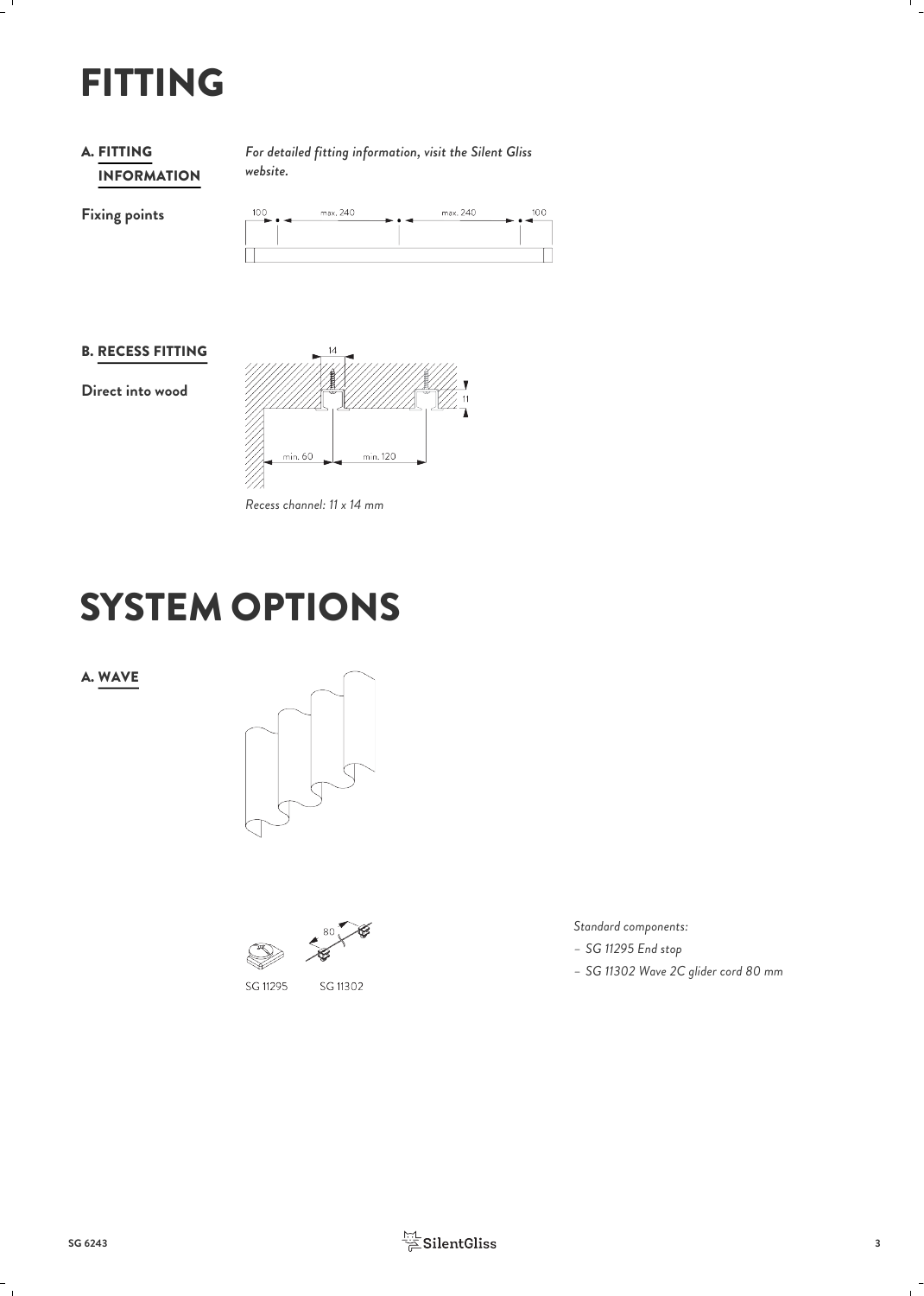

Wave stack depth - 2C glider cord (standard components)

![](_page_3_Figure_2.jpeg)

![](_page_3_Figure_3.jpeg)

```
A = Stack depth
```
 $B =$  Stack size  $C = Min. distance$ 

| 2C Glider cord<br>SG 11302 | Pockets between<br>hooks | Approx. curtain<br>fullness | Stack depth | Stack size<br>$B^*$       | Min distance<br>◡ |
|----------------------------|--------------------------|-----------------------------|-------------|---------------------------|-------------------|
| 80                         | 6                        | ~2.1                        | 140         | 180 per metre<br>of track | 90                |
| 80                         |                          | ~2.3                        | 160         | 180 per metre<br>of track | 100               |

| 2C Glider cord<br>SG 11303 | Pockets between<br>hooks | Approx. curtain<br>fullness | Stack depth | Stack size<br>$B^*$       | Min distance |
|----------------------------|--------------------------|-----------------------------|-------------|---------------------------|--------------|
| 60                         |                          | ~2.1                        | 100         | 230 per metre<br>of track | 70           |
| 60                         |                          | ~2.3                        | 120         | 230 per metre<br>of track | 80           |

*\*Stack size B when using optional extension arm increases by 150 mm per curtain!*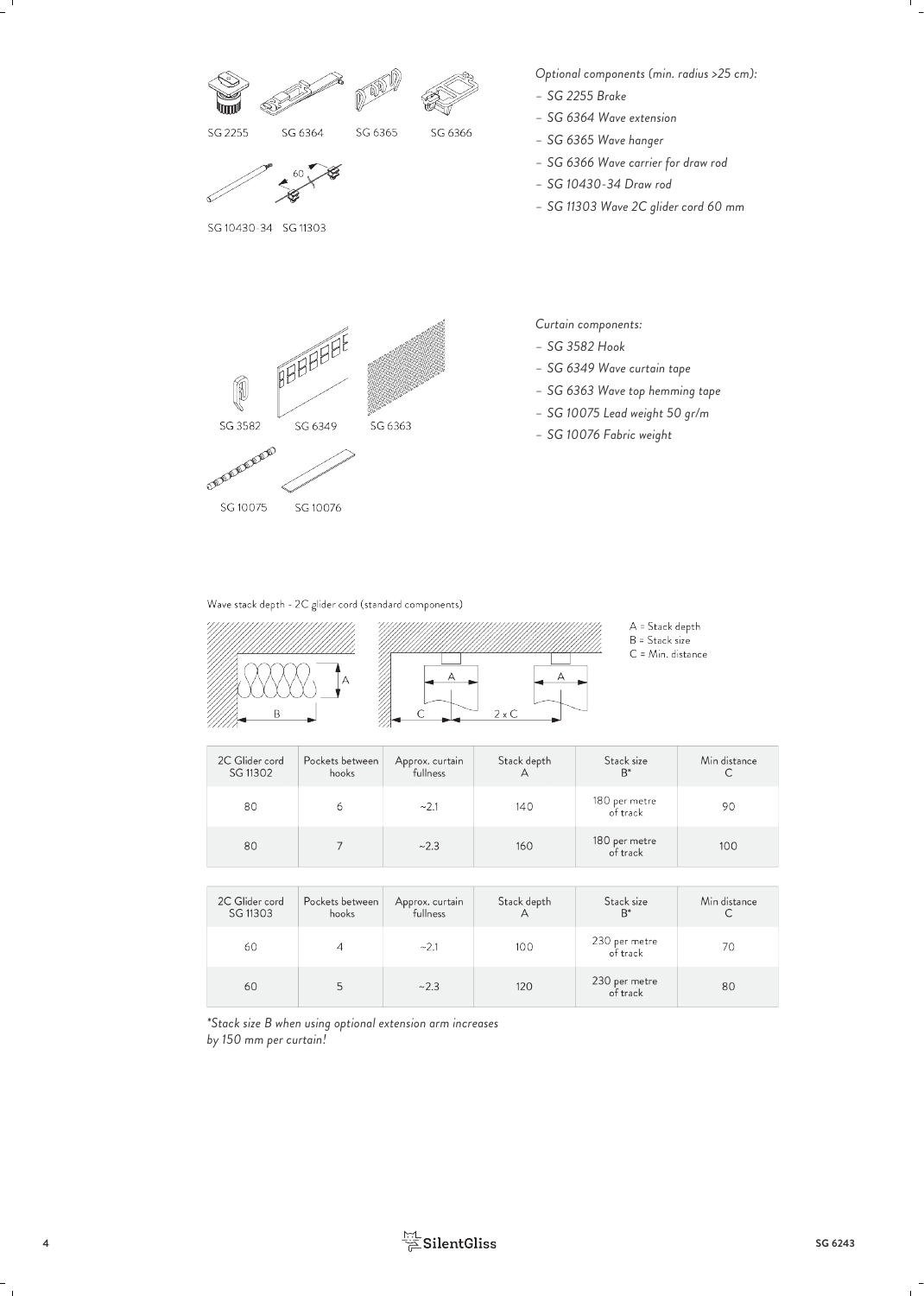# GENERAL NOTES

#### *Dimensions*

- *– Measurements are in mm except where indicated.*
- *– Max. kg relates to fabric incl. accessories.*
- *– Stack size depends on curtain make-up and fabric thickness.*
- *– Distance between gliders max. 80 mm / distance between rollers max. 100 mm.*
- *– Recommended distance floor / fabric: 20 mm.*
- *– In order to determine system height (B), the smallest room height must be taken into account.*

#### *Fitting*

- *– Installation by qualified fitter only.*
- *– Number of brackets and fitting positions / fixing points vary depending on fitting surface, system weight, fabric make-up, screw / fixing type and obstacles.*
- *– Qualified fitter must use appropriate screws / fixings for each situation.*
- *– Profile lip if applicable to be installed to room side.*

#### *Child Safety*

- *– All relevant Silent Gliss systems correspond to child safety EN 13120.*
- *– All parties involved must comply with EN 13120.*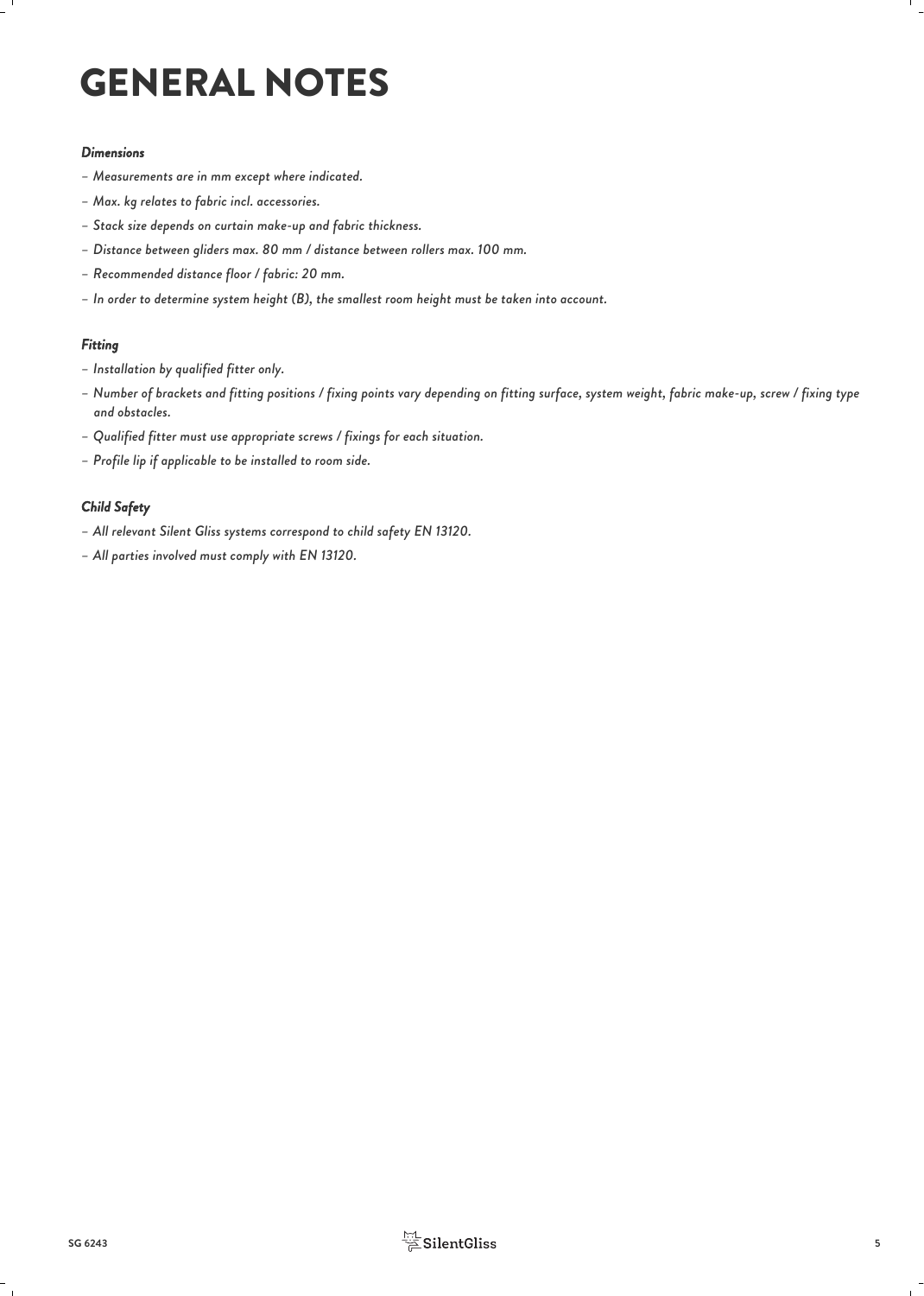# PARTS

#### A. STANDARD PARTS

![](_page_5_Picture_2.jpeg)

*SG 3599 Hook*

![](_page_5_Picture_4.jpeg)

*SG 6065 End stop*

*SG 6086 Spring stop*

*SG 6243p Profile*

**SOUTHERN DESCRIPTION OF THE OWNER.** 

*SG 10717 Countersunk head screw 2.2x19*

![](_page_5_Picture_10.jpeg)

![](_page_5_Picture_11.jpeg)

#### B. OPTIONAL PARTS

![](_page_5_Picture_13.jpeg)

*SG 3012 Hook*

*SG 3020 Hook*

*SG 3067 Connection bridge*

![](_page_5_Picture_17.jpeg)

 $\mathcal{L}^{\mathcal{C}}$ 

*SG 3571 Hook*

*SG 3582 Hook*

![](_page_5_Picture_20.jpeg)

![](_page_5_Picture_21.jpeg)

![](_page_5_Picture_23.jpeg)

![](_page_5_Picture_24.jpeg)

![](_page_5_Picture_25.jpeg)

![](_page_5_Picture_26.jpeg)

![](_page_5_Picture_27.jpeg)

![](_page_5_Picture_28.jpeg)

*SG 6349 Wave curtain tape*

![](_page_5_Picture_30.jpeg)

*SG 6363*

*SG 6283 Roller*

*Wave top hemming tape*

## *SG 6364*

![](_page_5_Picture_34.jpeg)

![](_page_5_Picture_35.jpeg)

*SG 6365 Wave hanger*

#### *SG 6366*

*Wave carrier for draw rod*

#### *SG 7002*

*Profile protector*

![](_page_5_Picture_41.jpeg)

*SG 10075 Lead weight 50 g/m*

*SG 10076 Fabric weight*

*SG 10430 Draw rod 50 cm*

![](_page_5_Picture_46.jpeg)

*Draw rod 75 cm*

*SG 10432 Draw rod 100 cm*

*SG 10433*

![](_page_5_Picture_49.jpeg)

![](_page_5_Picture_50.jpeg)

![](_page_5_Picture_51.jpeg)

*Draw rod 150 cm*

![](_page_5_Picture_53.jpeg)

![](_page_5_Picture_56.jpeg)

*Eyelet*

*SG 6057*

![](_page_5_Picture_61.jpeg)

*End stop*

*SG 6082 Glider*

*SG 6094 Roller*

*Roller*

*Spring stop*

![](_page_5_Picture_71.jpeg)

*SG 3598*

![](_page_5_Picture_81.jpeg)

![](_page_5_Picture_82.jpeg)

![](_page_5_Picture_83.jpeg)

*SG 6098*

*SG 6240*

*Roller*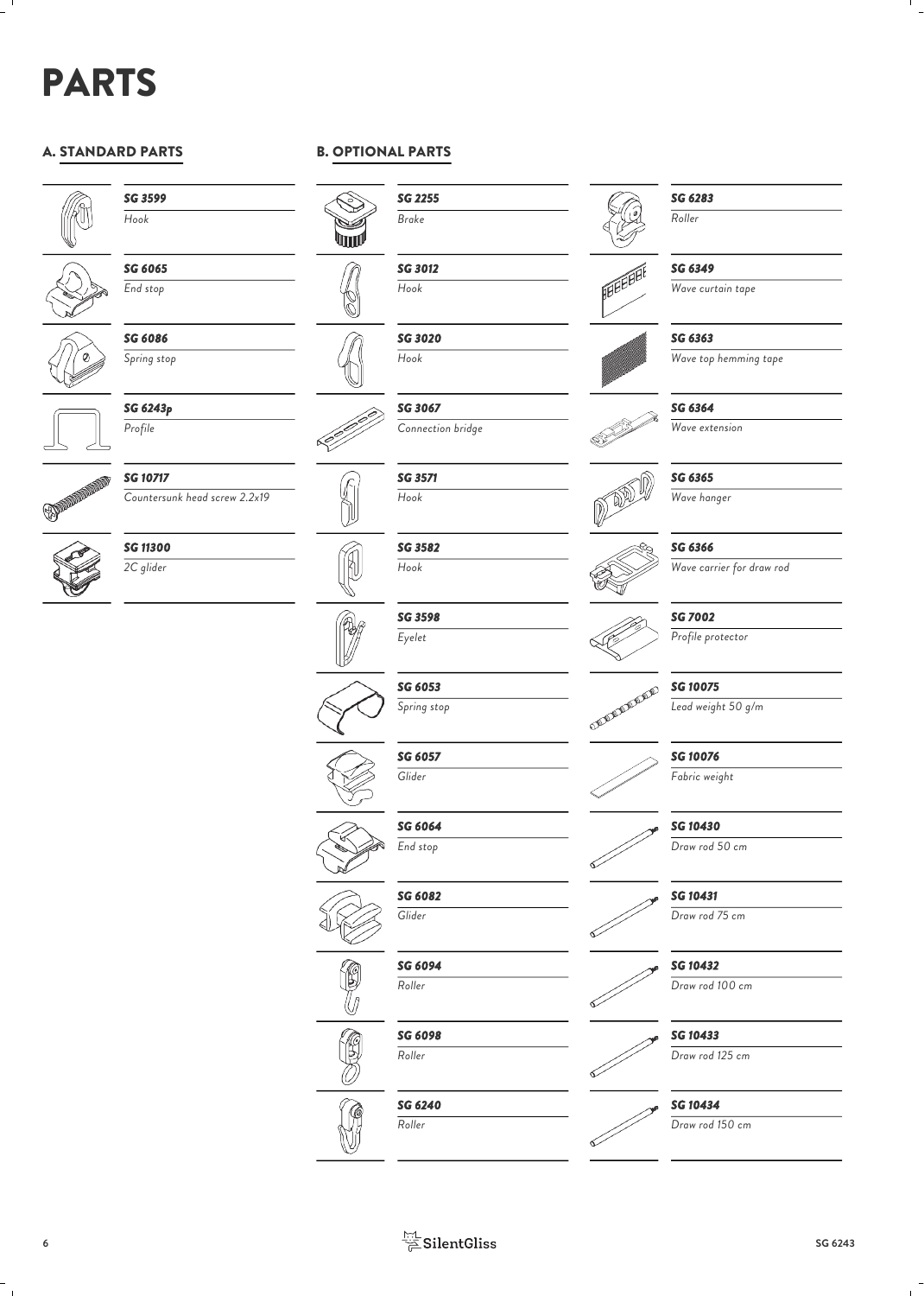![](_page_6_Picture_0.jpeg)

#### *SG 11295*

*End stop*

![](_page_6_Picture_3.jpeg)

## *SG 11301*

*2C glider on strip*

![](_page_6_Picture_6.jpeg)

*SG 11302 Wave 2C glider cord 80 mm*

![](_page_6_Picture_9.jpeg)

#### *SG 11303*

*Wave 2C glider cord 60 mm*

![](_page_6_Picture_12.jpeg)

### *SG 11305*

*2C glider for direct sewing*

![](_page_6_Picture_16.jpeg)